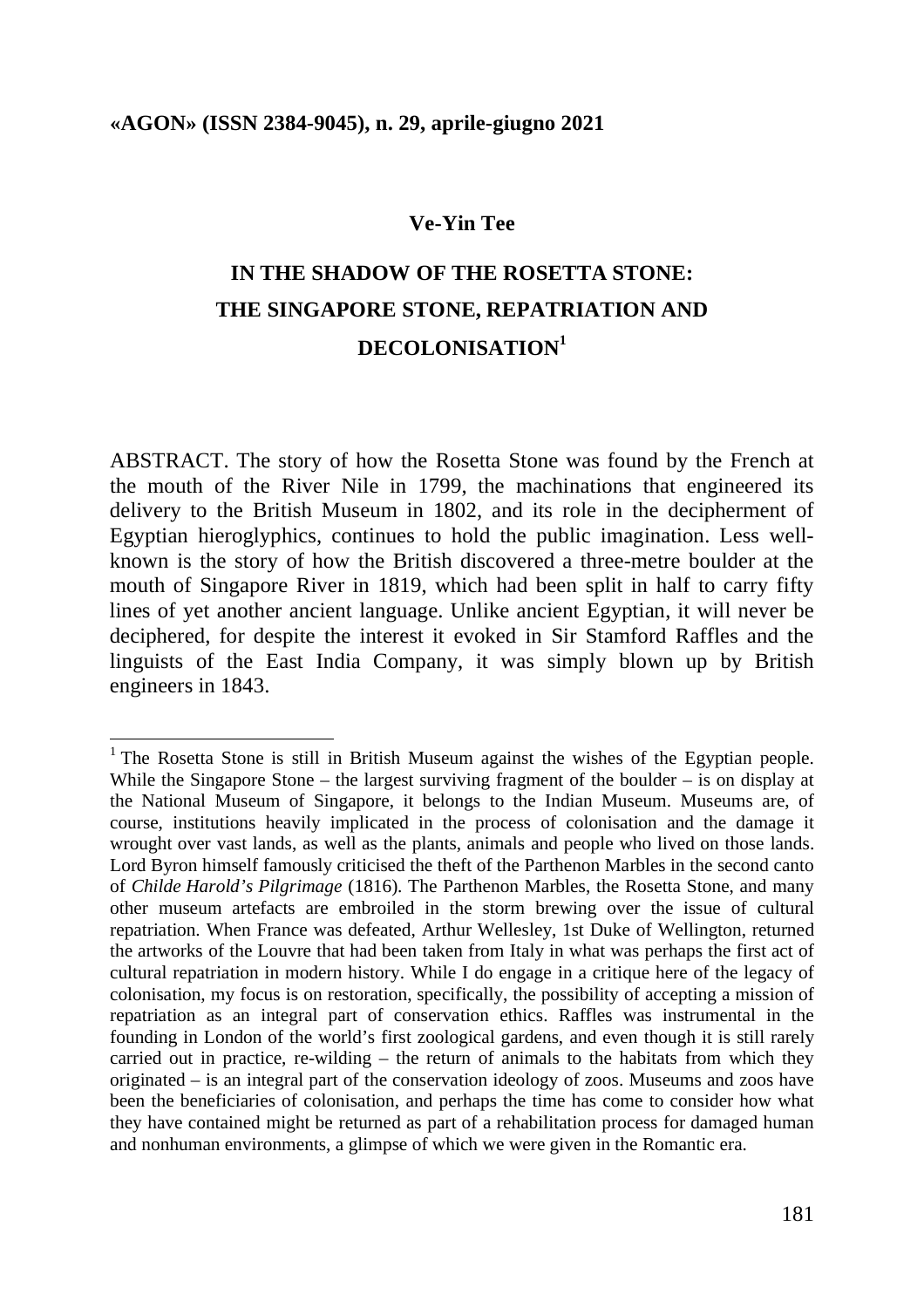KEYWORDS: Rosetta Stone. Singapore Stone. Byron. Wellesley. Raffles. Keats. Hunt.

The Rosetta Stone may be the single most visited object in Britain. Every year, millions of people see it at the British Museum: a plain picture of it is the museum's best-selling postcard (Ray 4–5). Ptolemy V, who ruled Egypt from 204 to 181 BCE, had his instructions carved on the stone in three scripts: the hieroglyphic and demotic register of Egyptian, as well as Greek. Found by Napoleon's army in the Nile Delta near the Egyptian port of Rosetta in 1799, its implications were widely understood. The British took it from the French in 1801 when they defeated them at Alexandria, and the story of how the stone came to the British Museum in 1802, as well as of the race between Thomas Young and Jean-François Champollion over the next two decades to decipher the hieroglyphs, have been the subject of books for adults and children alike. Being able to read ancient Egyptian, Champollion and his heirs have revived a distant past in rich detail: we can read a letter to a king written on a potsherd, look into the mind of an official going about his daily business, and appreciate from a story where cows talk the long history of anthropomorphism as a literary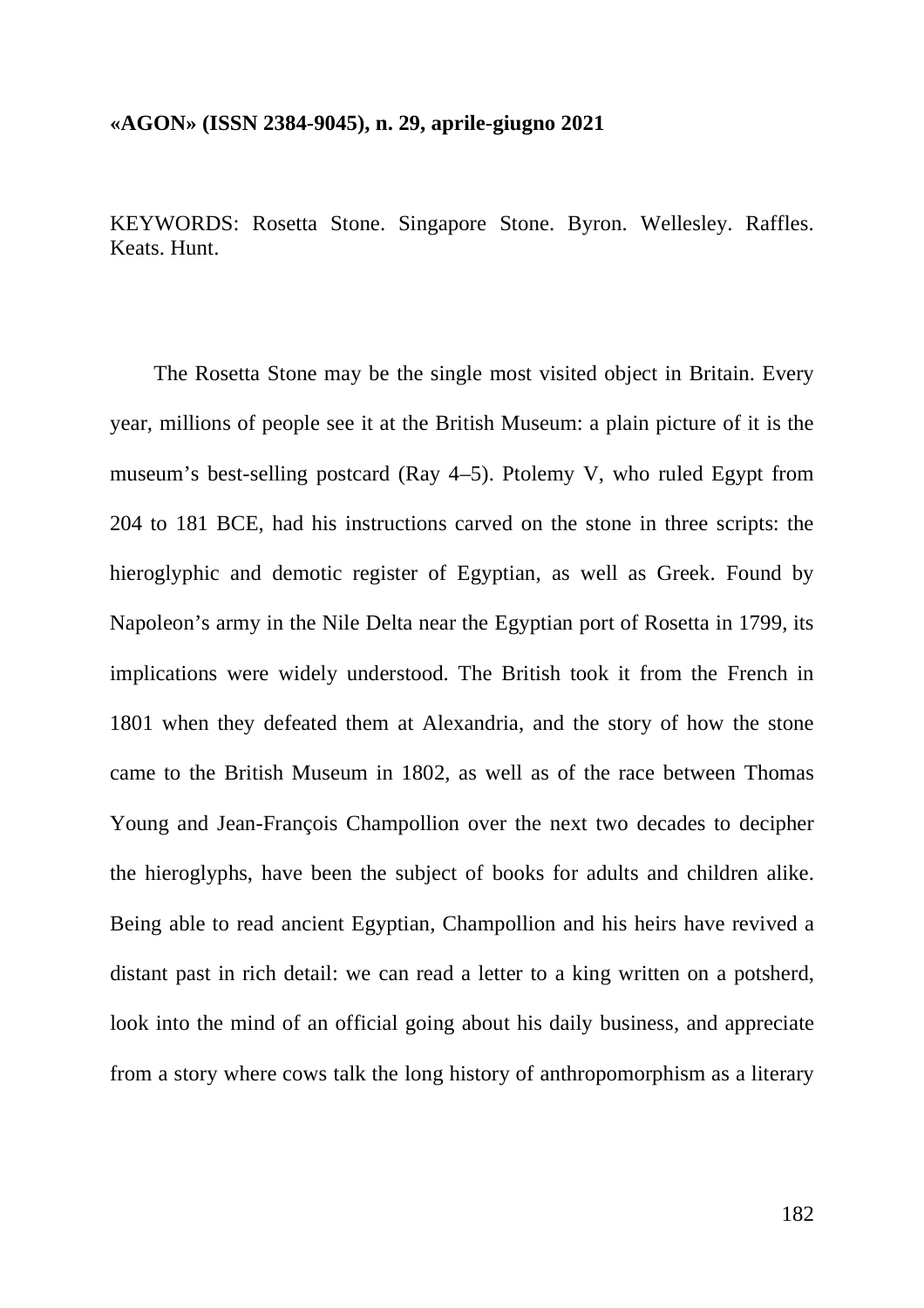device (Ray 122–123). As the ancient Egyptians apprehended, 'To speak the name of the dead is to make them live again' (Qtd. in Ray 90).

Less well-known is the discovery in 1819 of a three-metre slab of sandstone at the mouth of Singapore River, which had been split in half to carry fifty lines of another forgotten language. Bengali sailors in the employ of the East India Company (EIC) came upon the monument while clearing the jungle at Rocky Point, and the inscription on it had so frightened them that Chinese labourers had to be requisitioned in their stead to complete the task (Laidlay 230). The so-called 'Inscription on the Jetty at Singapore' aroused considerable interest. In the words of Peter James Begbie, an officer with the Madras Artillery, 'The principal curiosity of Singapore is a large stone at the point of the river, the one face of which has been sloped and smoothed, and upon which several lines of engraven characters are still visible' (355). The leading India scholar James Prinsep noted, 'Numerous have been the inquiries about this inscription – numerous have been the attempts to procure a copy of it' (680). Thomas Stamford Raffles applied powerful acids to bring out the characters with the view of deciphering it. William Bland, who was to become Australia's first private doctor, used soft dough to take an impression (Prinsep 680–682), to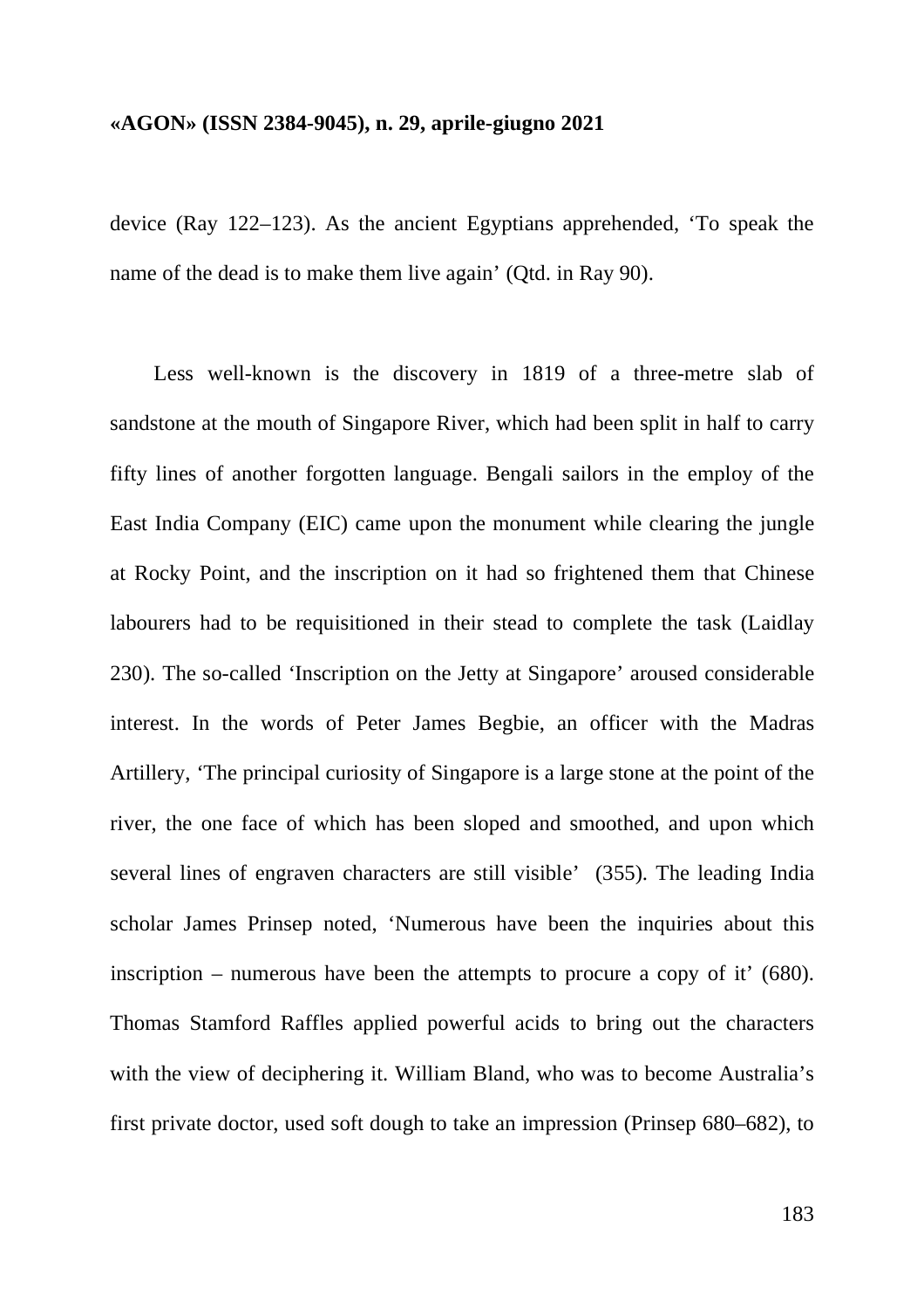which is still owed the most complete record of a language that might well have been in use a thousand years ago (Kwa, Heng, Borschberg, and Tan 42).

A statue of Raffles currently stands on the north bank of Singapore River with a plaque bearing the inscription: 'On this historic site, Sir Thomas Stamford Raffles first landed in Singapore on 28th January 1819, and with genius and perception changed the destiny of Singapore from an obscure fishing village to a great seaport and modern metropolis'. While this narrative of how the British had brought civilisation to wilderness has been critiqued by leftleaning historians, most recently and vividly by Faris Joraimi (122), the archaeological record has so far proven the greater threat by giving the lie to the colonial idea that the island was 'barren … and has hitherto been … a small fishing village with 20 or 30 houses … of no consequence, [whose] inhabitants … are a rude race' (Moor 244). As John N. Miksic has shown, six centuries before the arrival of Raffles, Singapore – called Temasek back then – had been a vibrant multicultural place comparable with 'trading ports in the Mediterranean Sea' (23). Some of this history is recorded in *Sulalatus Salatin* [Genealogy of Kings], of which Raffles owned a 1612 copy (Ooi 285). Raffles had himself characterised the development he was bringing to Singapore as an attempt to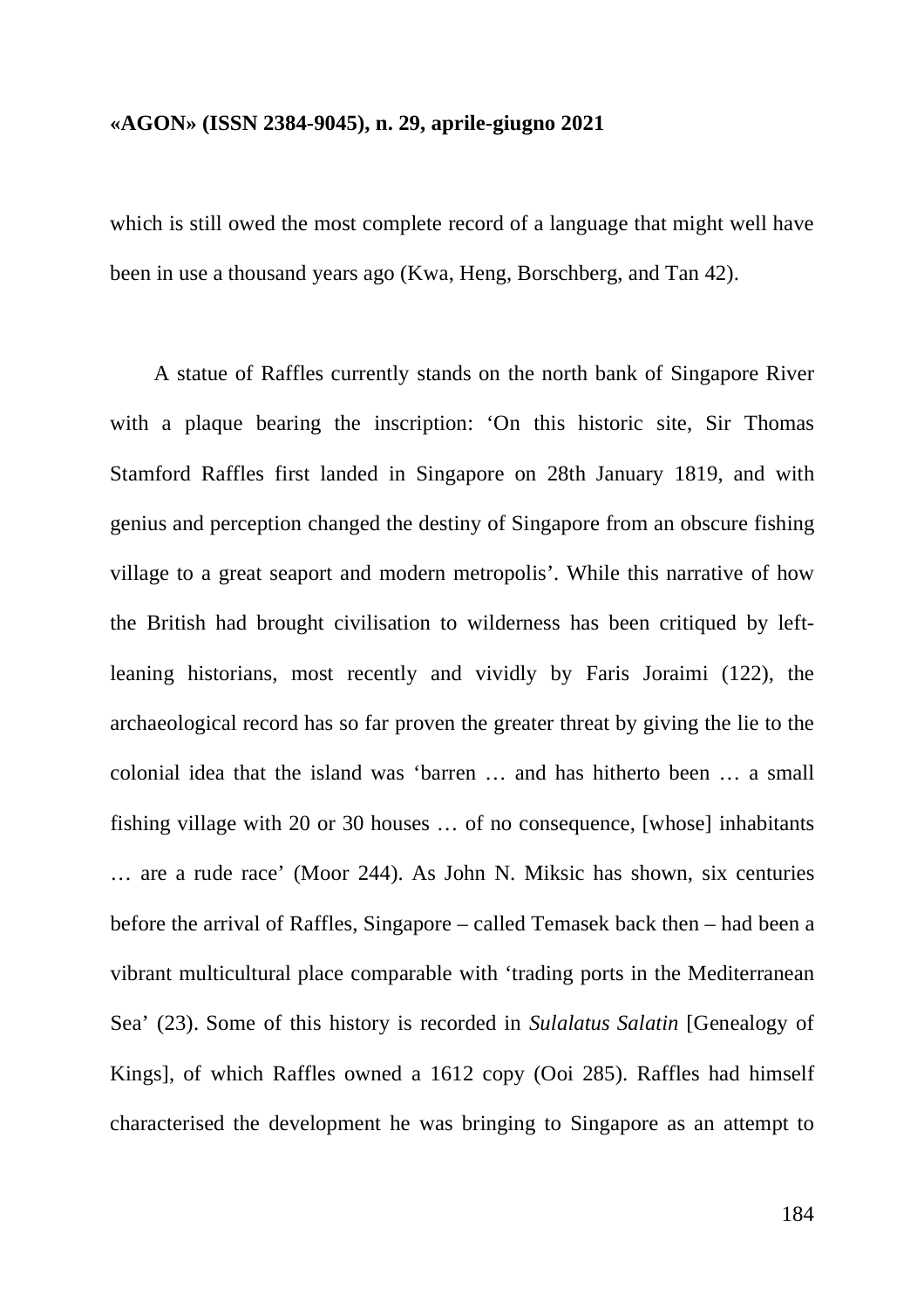revive an ancient Malay port. The inscription on the sandstone is 'the only evidence of writing in Temasek available to date' (Kwa, Heng, Borschberg, and Tan 42), but shocking to relate, despite its celebrity status 'that memorial of long past ages' was blown up by British engineers in 1843 to make way for a bungalow (Low 66). James Low, an army officer with the EIC, had petitioned in vain for it to be spared. After the explosion, he crossed the river and saved what pieces he could that 'had letters on them' (66). At the request of the soldierhistorian Joseph Davy Cunningham to 'secure any legible fragments that might yet exist', William John Butterworth, then Governor of the Straits Settlements, recovered another part from the veranda of the Singapore Treasury, where it had been 'used as a seat by the Sepoys of the guard and persons in waiting to transact business' (154). These remains were sent to the Imperial Museum at Calcutta for further analysis. In 1918, the management committee of the Raffles Library and Museum applied for their return, and received a 67-centimetre-long portion. The other pieces are lost: packed away in some massive storage room – Miksic colourfully imagines – like the Ark of the Covenant in the first *Indiana Jones* movie (15).

The Raffles Library and Museum became the National Museum of Singapore after the island's independence in 1965, and the Singapore Stone

185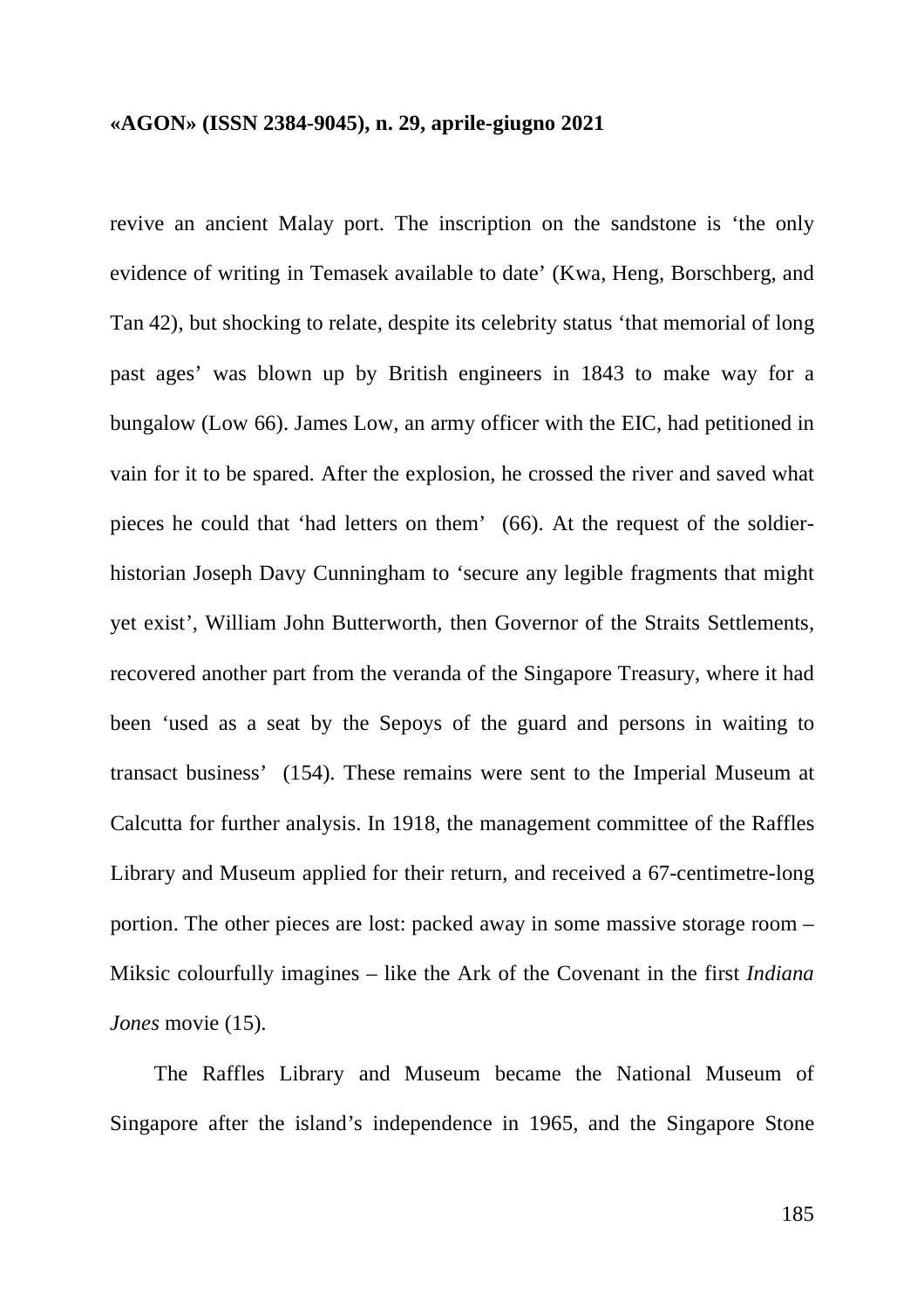refers to this 67-centimetre fragment that was sent back. Having since been designated as one of Singapore's eleven national treasures (Lim 31 January 2006), it is the first display that greets visitors to the museum's Singapore History Gallery. Its aura of collected time is supercharged by the boulder-effect entryway (Fig. 1), in which it is conferred the antiquity of a Stone Age artefact.

> The message conveyed by the exhibitionary techniques is undeniably that one is approaching a special object. Hunched and whispering, the visitors I observed adopted reverent postures, and, notably, when small children were present, adults almost always took their hand, as if being in the presence of such an object required extra supervision. I also overheard frequent comments on its rarity and perceived age, again expressing awe and wonder. Many visitors clearly desire more information about the stone than they are given (Stokes-Rees 210).

According to Thomas McFarland, 'The phenomenology of the fragment is the phenomenology of human awareness' (3). His focus on 'incompleteness' underestimates however the countervailing force against the fragment's own fragmentariness, which is far more than an implication of 'a larger whole, which is not' (McFarland 13–30). As George Gordon Byron insisted in *The Curse of Minerva* (1812), Ancient Greece itself seemed to him reborn within the walls of the Parthenon: 'Oft, as the matchless dome I turn'd to scan, / Sacred to gods, but not secure from man, / The Past return'd, the present seem'd to cease, / And Glory knew no clime beyond her Greece!' (*ll*. 59–62). Ruins may revive a past,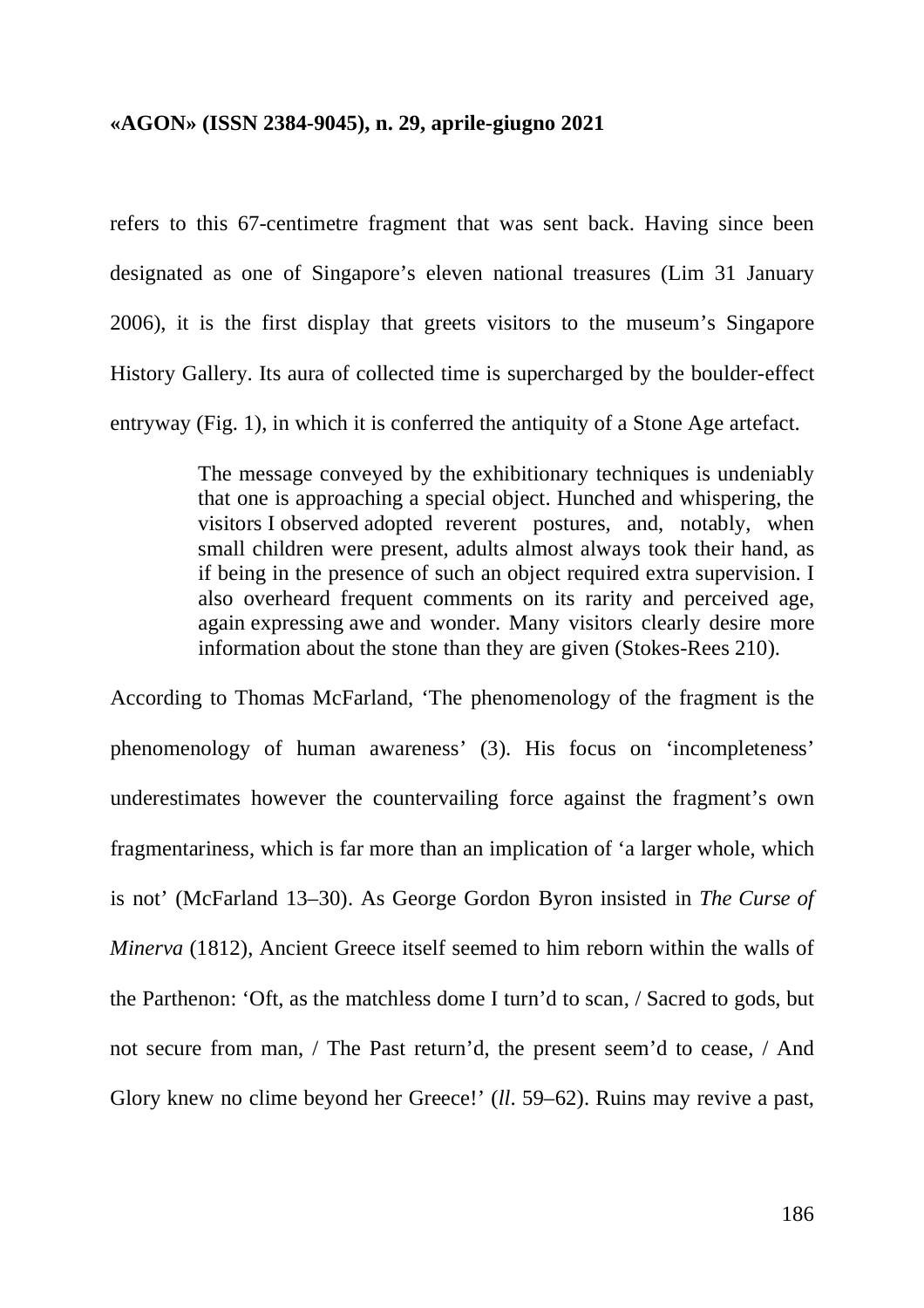even a fragment in the right place and at the right time can generate a national identity:

> within the museological afterlife … an object like the Singapore Stone can transcend its own history to become a symbol of common values and experiences. In drawing attention to the age of the stone as well as the air of mystery surrounding the origin of the undecipherable script, the museum offers a pre-colonial history – the possibility of an origin myth – for Singapore. It is interpreted as concrete evidence of a pre-British, innocent past uncontaminated by either colonialism or modernity (Stokes-Rees 211).

Considering the role national museums continue to play in nation-building (Jenkins 319–320), and considering the proliferation of historical texts undertaking the so-called 'longue durée' approach to Singapore history in the advent of prominence accorded to the Singapore Stone, it has taken Singaporeans far beyond 'the possibility of an origin myth' by giving birth to an entirely new historical trajectory. In backdating the birth of Singapore, from 1819, when Raffles first set foot on the island, to the late 13th century, when 'a riparian society emerged on the southern coast' (Kwa, Heng, Borschberg, and Tan 21), Singaporeans are able to step out of the narrative that they could not have advanced economically without the British. It is affirming for those of us identifying as Malay to learn about the civilisation that preceded the colonial encounter. This is of no small importance to counter the discourse of backwardness evolved during colonial times that continues to disenfranchise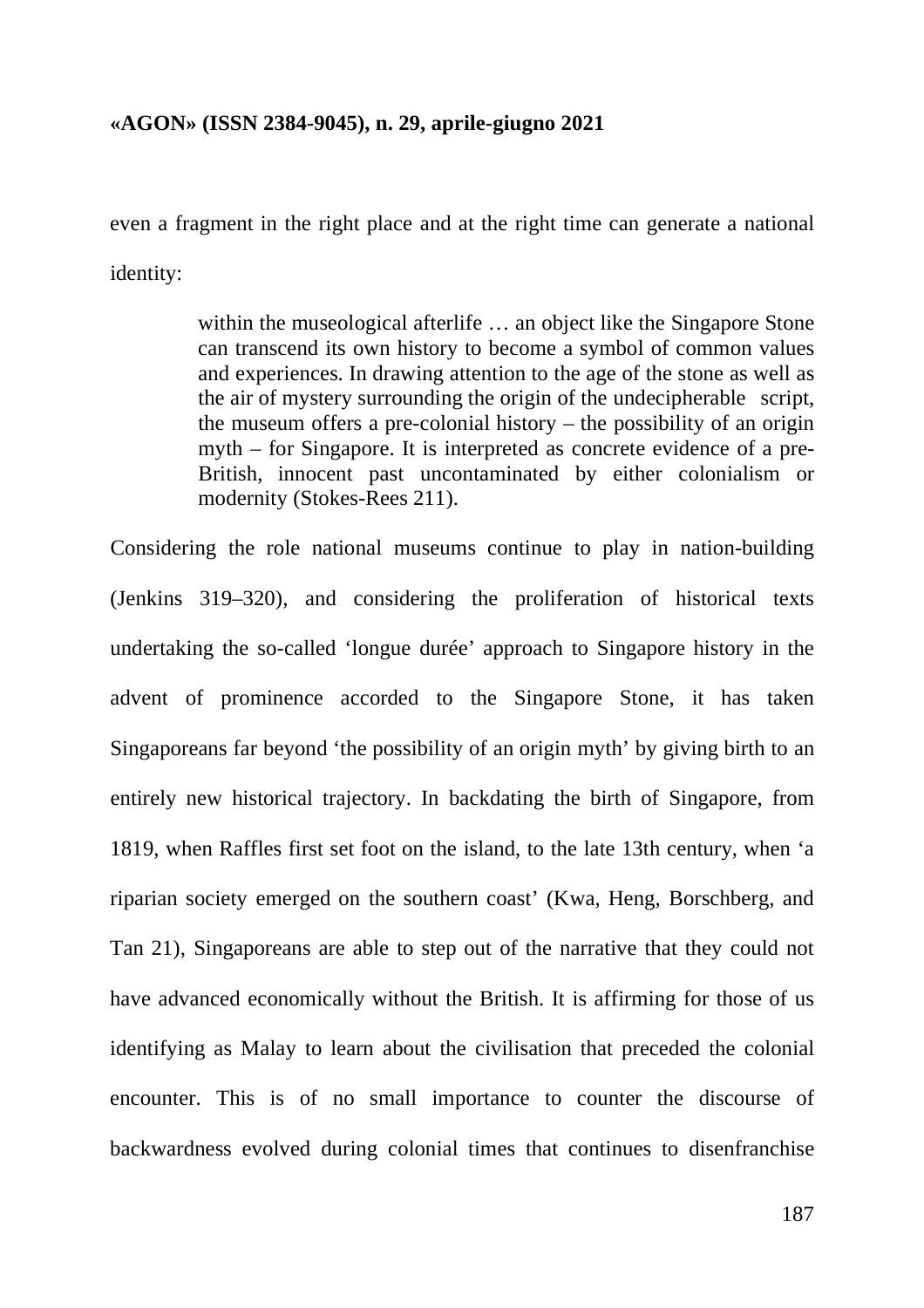them politically and economically (Alatas 16–17; Mohamad 3–11). To those of us identifying with one of the diasporic communities, on the other hand, it can give a greater sense of rootedness learning about the presence *and* contribution of Chinese, Indian and Arabic peoples to this older civilisation. Indeed, the 'longue durée' approach in admitting the engagement of other colonial actors – the Dutch, and before them, the Spanish and the Portuguese – who shaped the British response, allows a more pluralistic history. If downgrading the significance of Singapore's colonial period erodes the deference some Singaporeans might feel toward the British, it also reduces the wrongs that other Singaporeans might feel they suffered from that same time. Meditating upon the regenerative potential of ruins, fragments, artefacts and art pieces, this essay argues for repatriation of objects whose acquisition was facilitated by colonisation.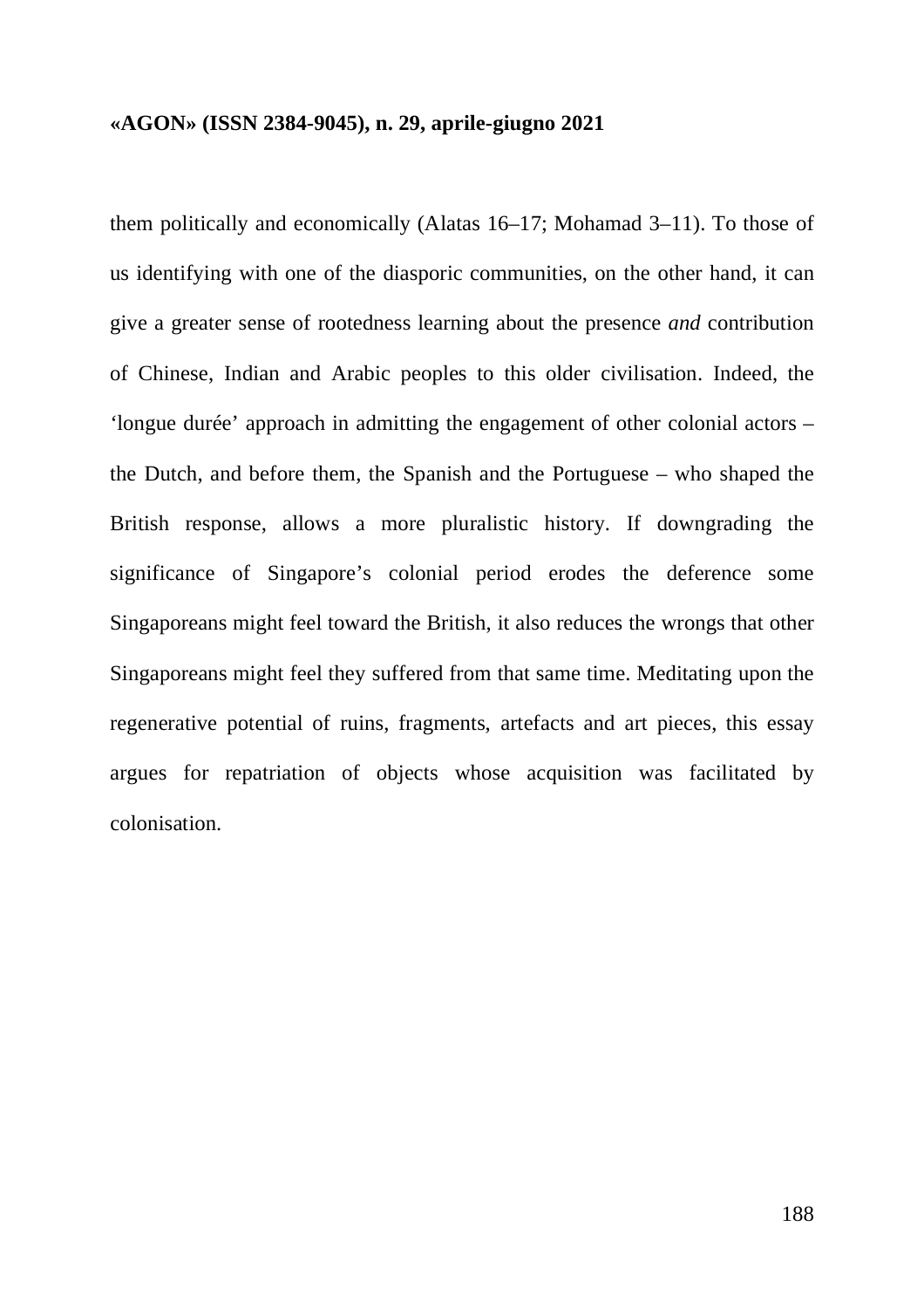

Fig. 1. The Singapore Stone as seen in the entrance of the Singapore History Gallery: posted on *Facebook*, 17 June 2016, https://www.facebook.com/National.Museum.of.Singapore/photos/pcb.1091295070931204/1 091294874264557/. © National Museum of Singapore.

The discourse of ruins is not the only way of seeing the Singapore Stone. British people from the time in which it was recovered also consciously trivialised their experience of objects, art and animals that the directors of their museums, galleries and zoos took equal pains to frame as wondrous. In 'A Visit to the Zoological Gardens' (1836), Leigh Hunt thought the London Zoo had too many animals. 'When a pleasure is great and multitudinous, one is apt to run it all over hastily in the first instance; as in an exhibition of paintings' (Hunt 481).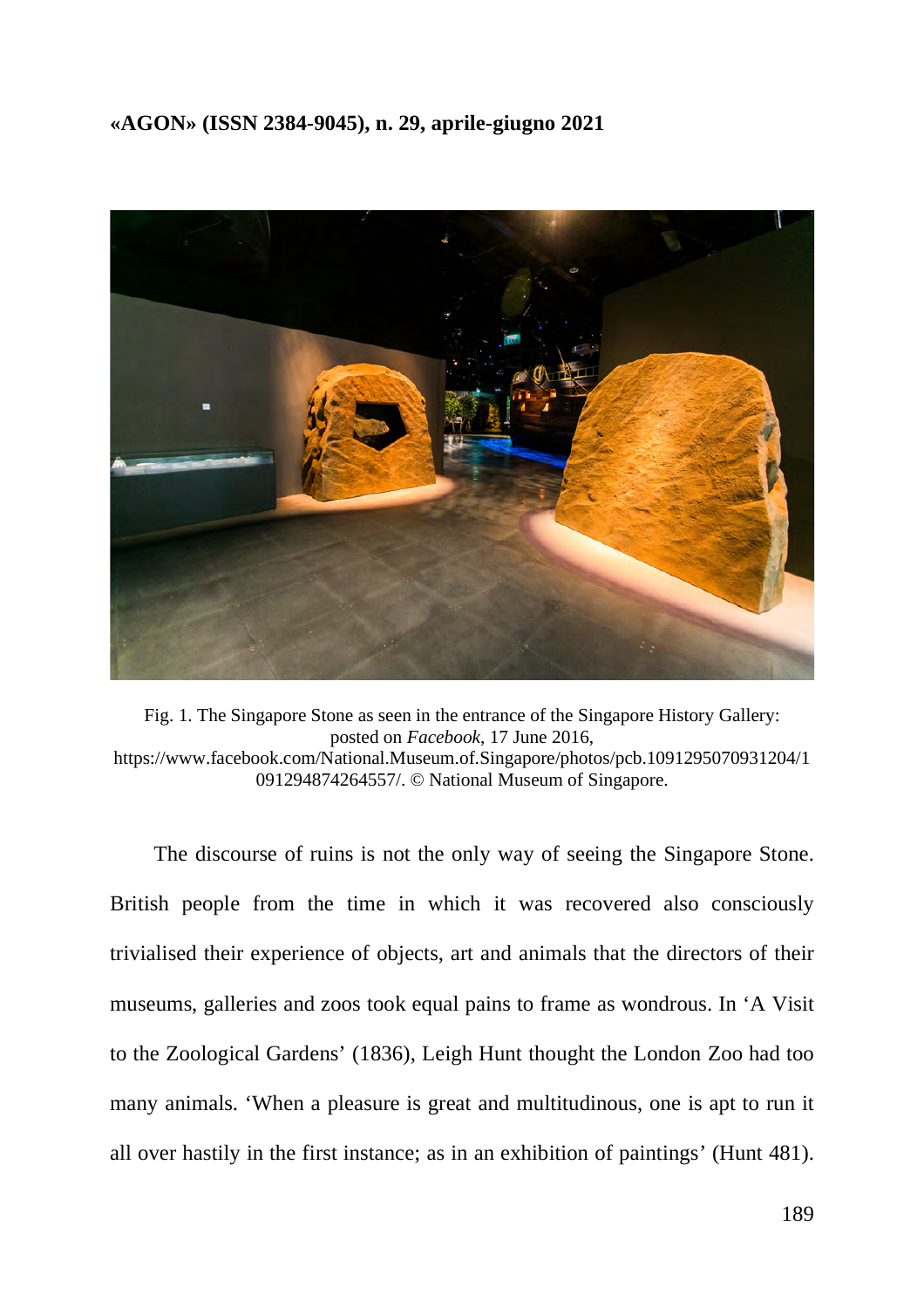You do not need to walk through the Louvre or the London Zoo to know the feeling: five hours in the much smaller National Museum of Singapore was quite sufficient for me to empathise. Wonderment was the raison d'être of zoos and museums that benefited from colonisation, and to reject it was to resist their use in the nineteenth century as a tool for social control (Miller  $5 \& 43$ ; Jenkins 177). Though they are no longer deployed as such (at least in England), enclosures, exhibitions and displays are constructions reflecting choices and prejudices which wonder only obfuscates. But I have not drawn in the zoo as an institution merely to inveigh against this rubric of mass entertainment, I am also going to suggest that museum objects such as the Singapore Stone are under much the same oppression as captive animals in a zoo enclosure.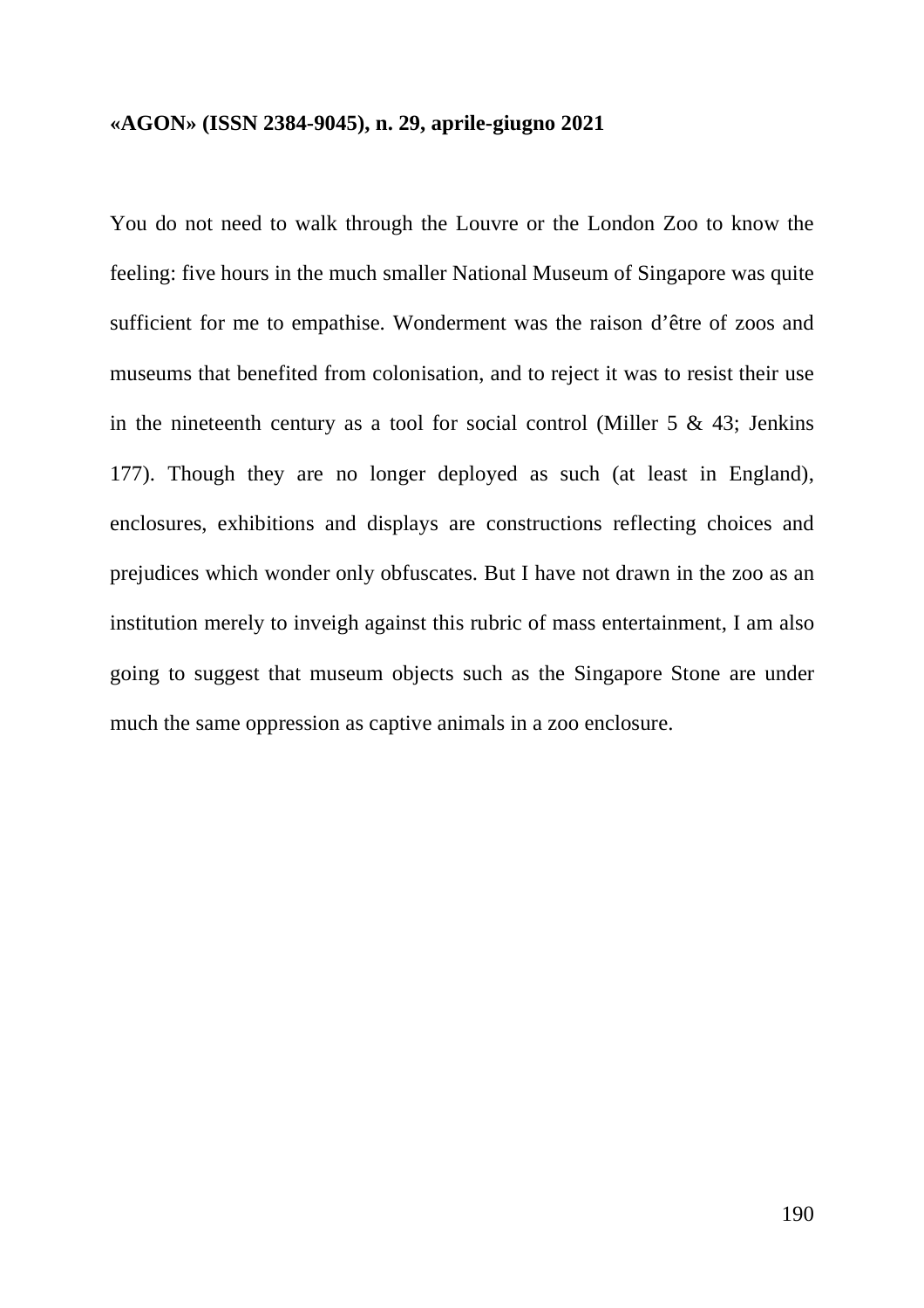

Fig. 2. The Singapore Stone. Photographed by the author on 14 March 2018.

Like the animals in a zoological garden, the artefacts in an encyclopaedic museum come from all over the world. The relationship between them was more obvious during colonial times when museums also featured zoological specimens. The Raffles Museum and Library used to accumulate botanical, zoological, and ethnographic specimens across Southeast Asia. As a national museum, it now 'focus[es] more specifically on material related directly to the history of Singapore' (Stokes-Rees 206), but the connection to natural history is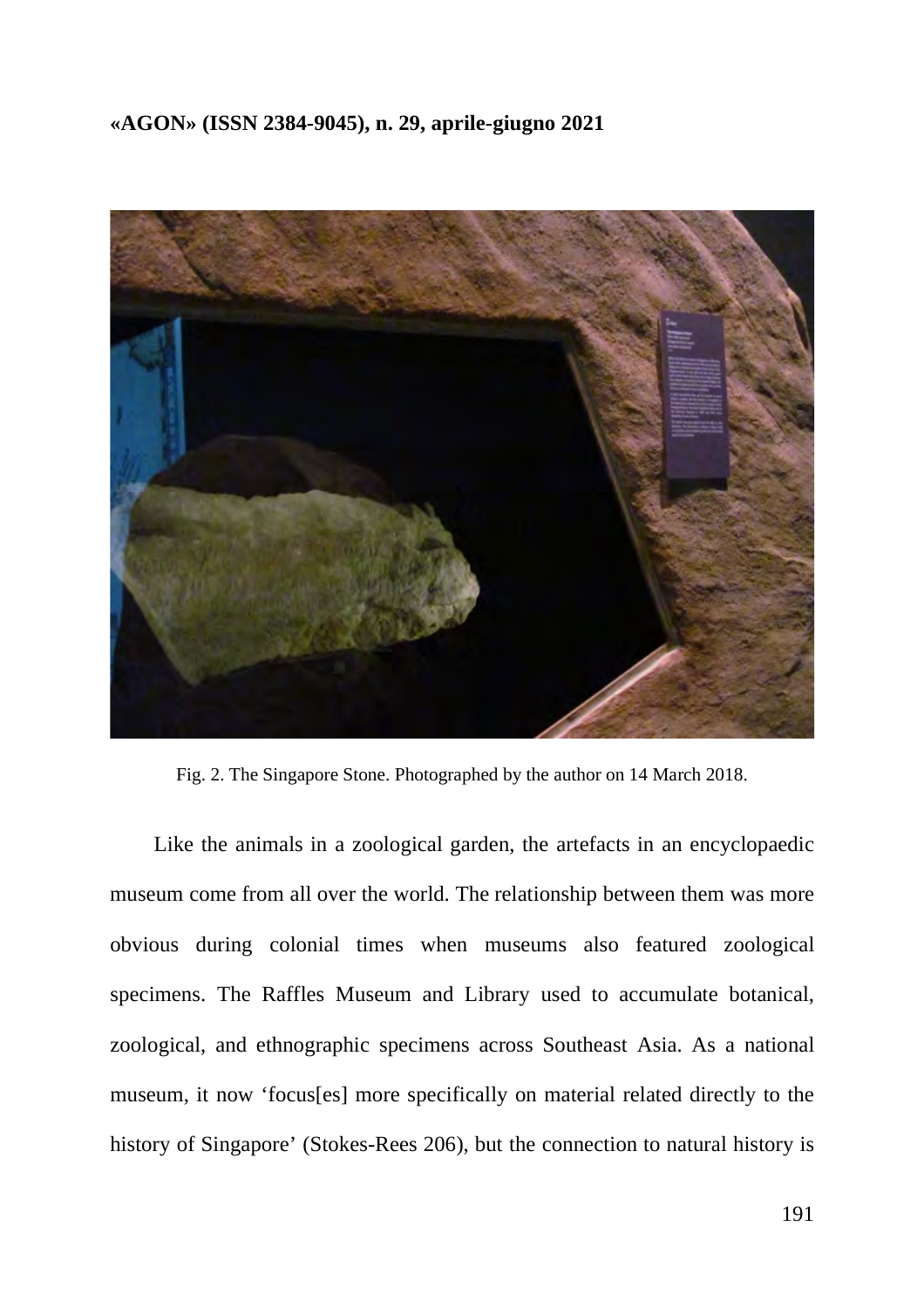still visible. Suspended behind its pane of plate glass (Fig. 2), the Singapore Stone reminds me of the Coelacanth I first saw as a child at the London Natural History Museum. Indeed, David Attenborough has employed the trademark register of nature's bounty to extoll the British Museum:

> we will once more be able to view superb golden jewels made for the kings of East Anglia, and others, equally astonishing, made for the emperors of the Andes. We will be able to compare delicate textiles woven in China with others made in the forests of Borneo ... we may admire the superb statuary of ancient Egypt, then walk a few yards and be astonished and moved by the great masterpieces of sculpture from sub-Saharan Africa (Qtd. by Howarth 5 February 2002).

It is the desire for wonderment which drives people to see signature objects such as the Rosetta Stone, the Parthenon marbles, or, in the case of the London Zoo, megafauna: Hunt, for example, regretted not managing to 'even see the rhinoceros; nor the beaver, which would not come out' (482). Hunt moves swiftly from wonder to disillusionment and unease. 'The lynx is not … here, in the proper sense[.] You see by daylight without proper fire in his eyes. You do not meet him in a mountain-pass, but in a poor closet in Mary-le-bone; where he jumps about like a common cat, begging for something to eat' (Hunt 482). As an animal loses something of its wildness away from its habitat, so does an object lose something of its culture simply by not being in its place. After a time, variety in a zoo or museum descends to miscellany, which creates a growing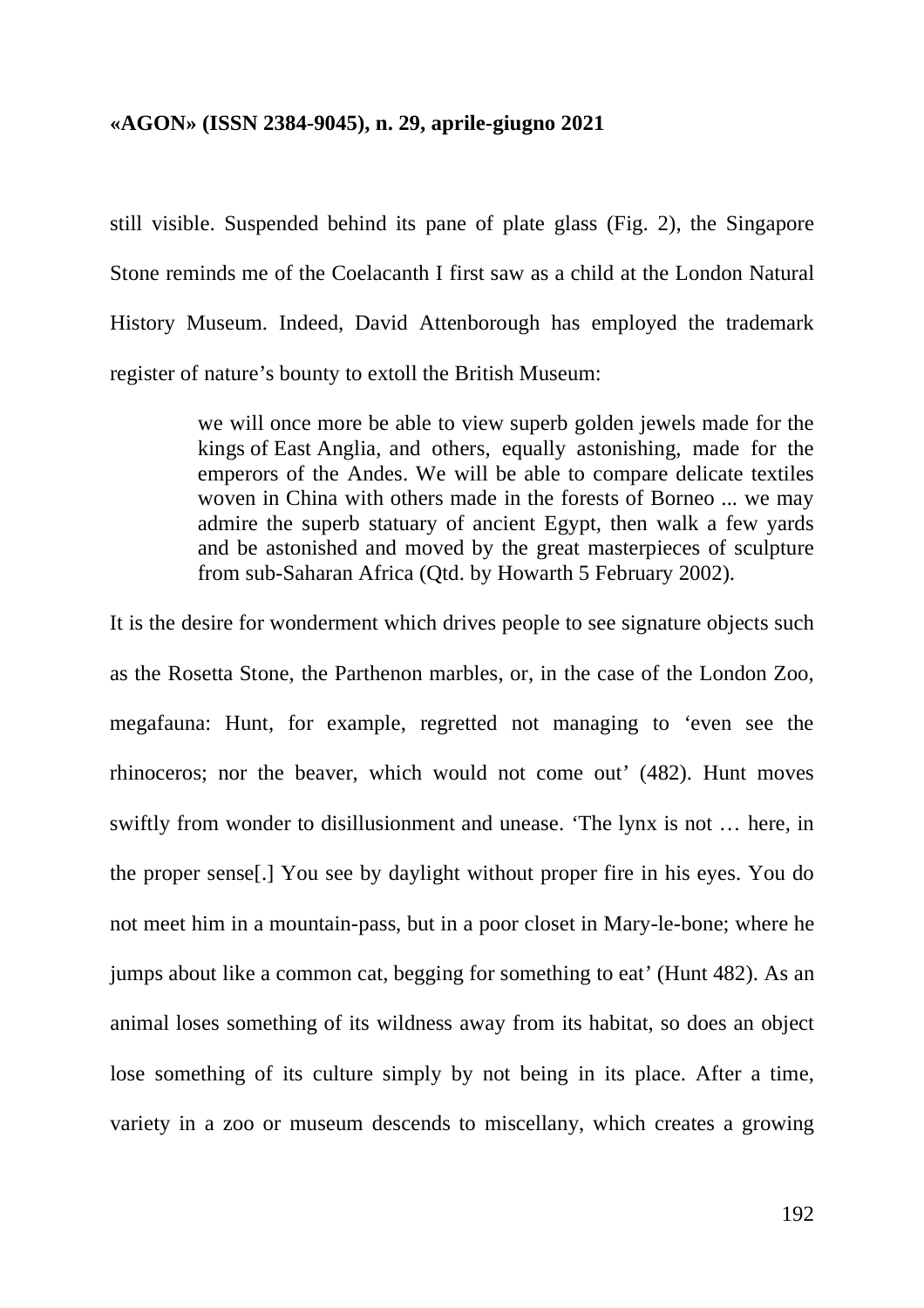sense of alienation that the animal or object as spectacle only reinforces. According to Stokes-Rees, 'Many visitors clearly desire more information about the stone than they are given' (210). But as Tristram Besterman has pointed out, 'museums seldom disclose the sequence of chance events and calculated decisions that result in the display of a particular sculpture, picture, fossil, flint tool or jet engine. Nor is the source of authority of the voice in its interpretation discussed' (245). It is with closer scrutiny that the dislocation of museum objects and zoo animals really begins to weigh on the visitor. The two sonnets written by Keats on seeing the marbles in the British Museum with Benjamin Haydon in 1817 are instructive, in particular the last four lines of 'On Seeing the Elgin Marbles': 'So do these wonders a most dizzy pain, / That mingles Grecian grandeur with the rude / Wasting of old time – with a billowy main / A sun – a shadow of a magnitude' (Milnes 27). Taken to England ostensibly 'to instruct the English in sculpture' (Byron, *The Works*, 546), they were to Keats a spectacle of suffering. Like the marbles themselves, the zoo animals seemed to Hunt to be wasting away: 'The lioness was asleep … and another, or a tigress (I forget which), pained the beholder walking incessantly to and fro, uttering little moans' (482).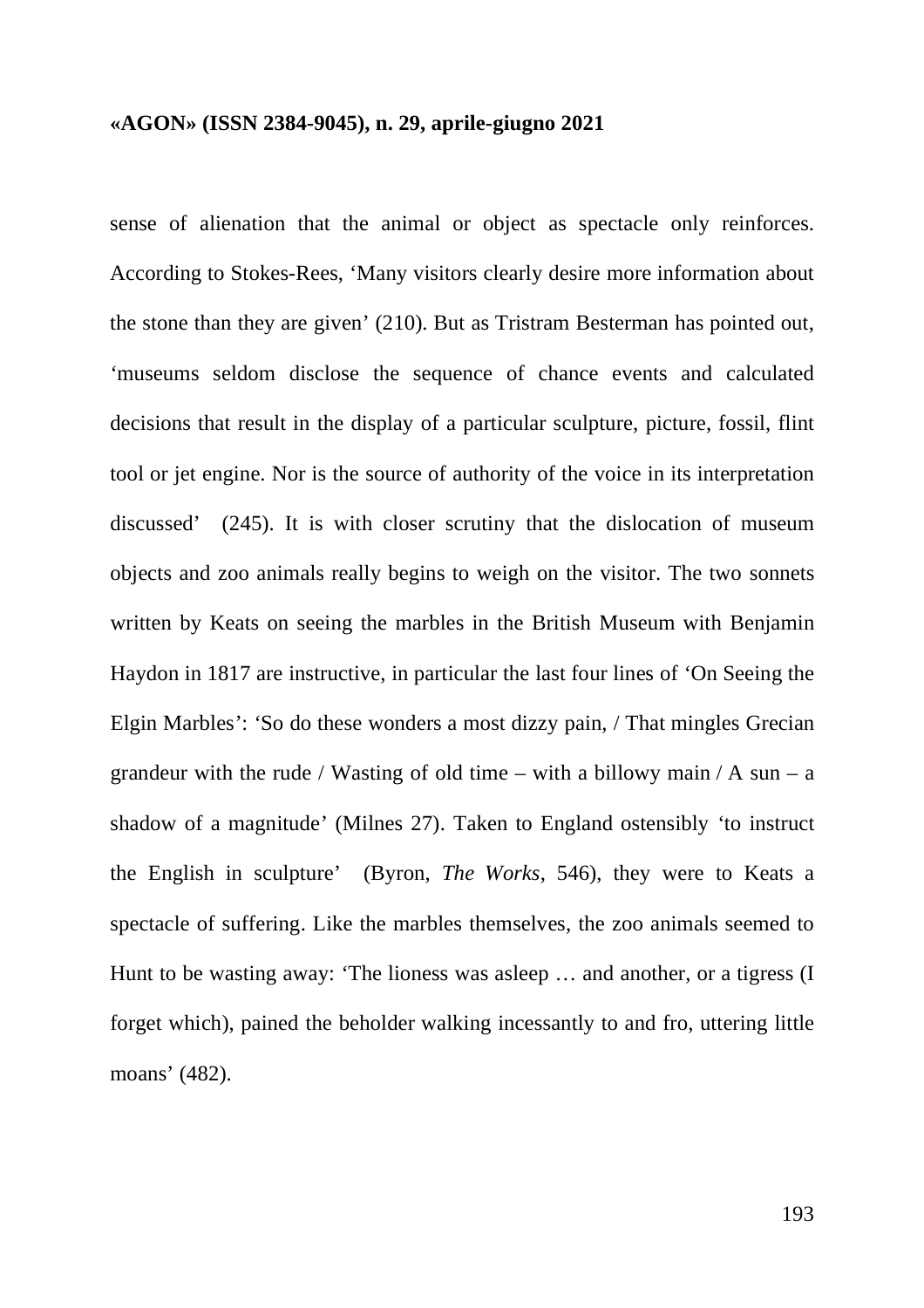I loved zoos as a child, but as I grew older the captivity of animals began to weigh on me as it did on Hunt. My love for museums was more enduring, but in time the exact status of some of their displays started to weigh on me too. The Singapore Stone is in the same curious situation shared by the Rosetta Stone, the Parthenon Marbles, and countless other artefacts from sub-Saharan Africa, Borneo, China, Andes and East Anglia in which the museum as an institution may own a cultural object made for another land no matter how terrible the circumstances under which it came to be removed from that land. The Singapore Stone does not belong to Singapore, but to the current incarnation of the Imperial Museum at Calcutta: the Indian Museum. The people of Greece want their marbles back, and the British people are themselves willing to give them back: 94.8%, according to a poll conducted by *The Guardian* newspaper in 2009. However, the trustees of the British Museum are unmoved. The appointed custodians of culture answer only to humanity as a whole, rather than the will of any one people including their own. As Alan Howarth stated in his capacity as the British arts minister: 'This universal museum, this place of big ideas, cannot be reconciled with the narrow claim that because a thing was made in a particular geographical place, it should be returned to it. Modern nationalism seems small-minded in an institution which embraces the world' (5 February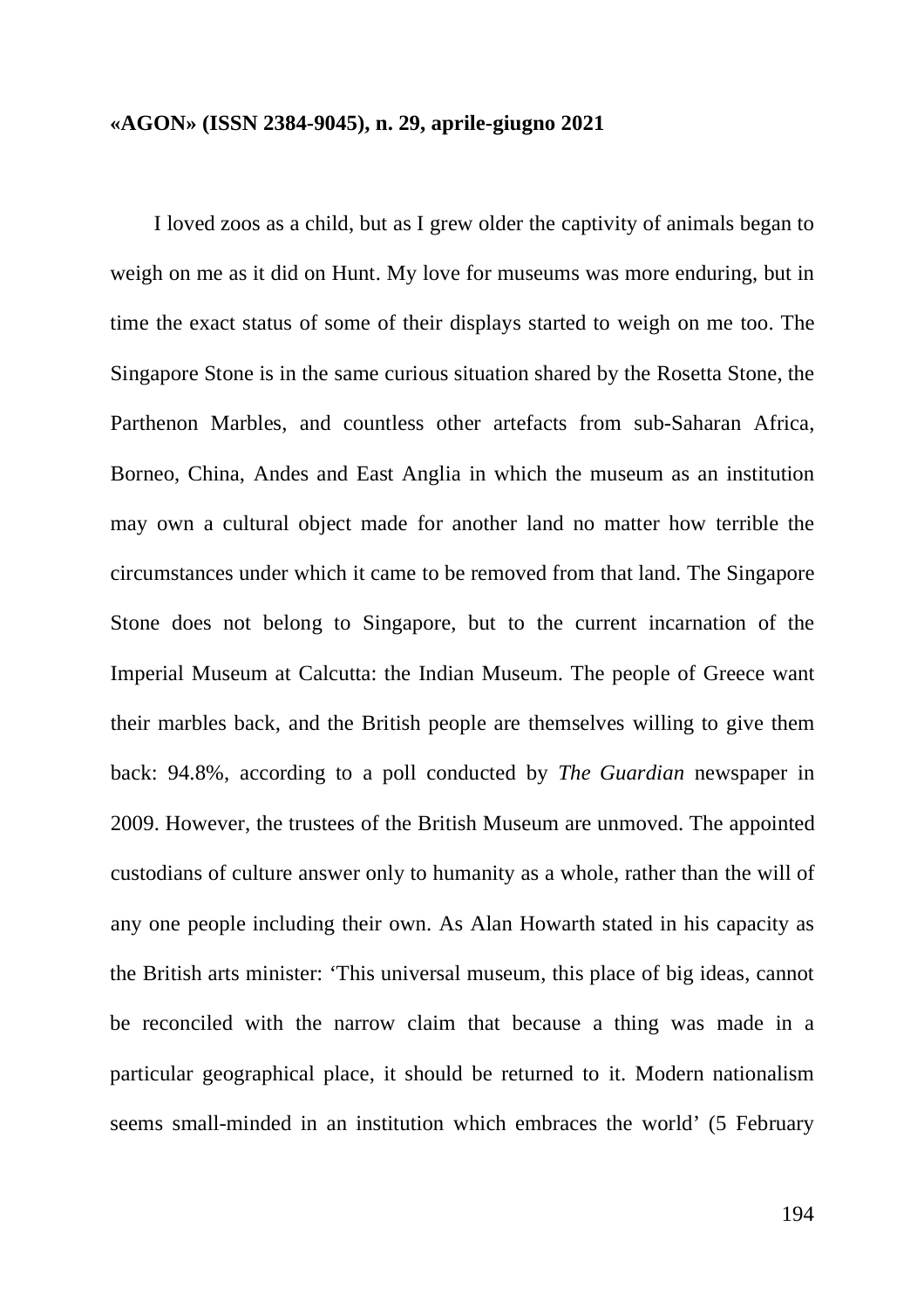2002). The leading museums of Europe and North America issued, in December 2002, a Declaration on the Importance and Value of Universal Museum, which 'recognize[s] that objects acquired in earlier times must be viewed in the light of different sensitivities and values, reflective of that earlier era' (Qtd. by Peter-Klaus Schuster 4).

On the contrary, as I'm demonstrating by quoting Byron, Keats and Hunt, people 'of that earlier era' were sensitive to the acquisition of museum objects and the captivity of animals in much the same way as some of us are now. Byron's *The Curse of Minerva*, a 'fierce philippic on Lord Elgin' (Moore 187), was published right when the marbles were being removed from the Parthenon by the agents of Thomas Bruce, the 7th Earl of Elgin. The Greek and Turkish inhabitants opposed the removal of the antique statuary at the Parthenon and elsewhere 'protesting that the loss would bring ruin on the local community' (St. Clair 100, 202 & 207), and even after arriving in England the parliamentary motion in 1816 to purchase the marbles for the British Museum faced stiff opposition passing by the narrow margin of 82 to 80 (St. Clair 245–255). Moreover, it was in 1815 that Arthur Wellesley, 1st Duke of Wellington, took the historic decision to return the art in the Louvre that Napoleon had taken from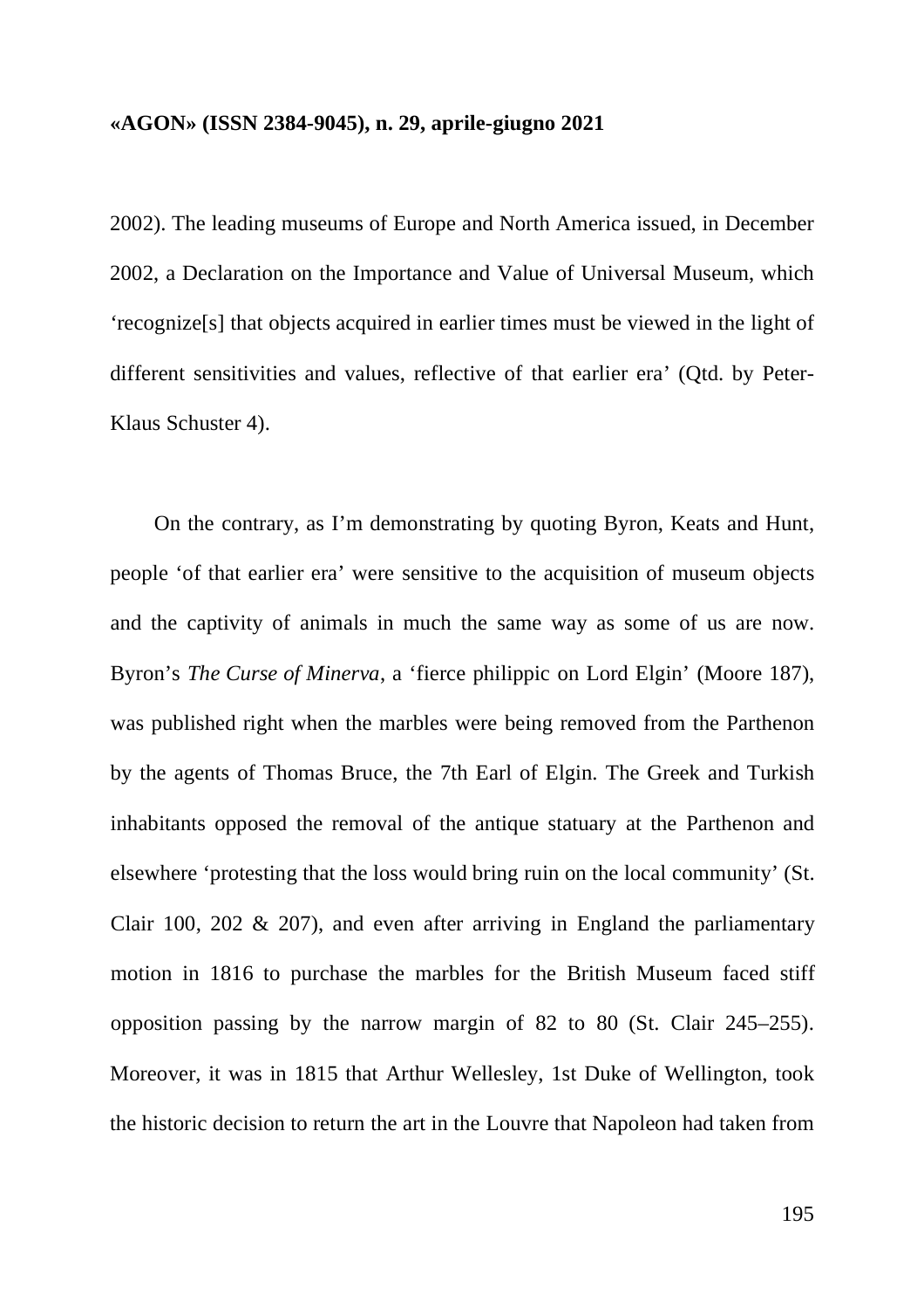Italy. It was the first act of repatriation since the days of the Roman Empire, and what was even more extraordinary, 'France and the Louvre was not plundered of their own artistic possessions' (Miles 329). That repatriation is recognised philosophically, as a matter of government policy, and under international conventions as not only legal, but also as a mechanism for healing after war or occupation draws from this very precedent (Pickering 266–267). In the current environmental holocaust, living sustainably means being accountable to future generations for the use of the planet and its resources. Museums are supposed to be in the business of stewardship – in museum-speak – of tangible cultural resources, and if Benedict Anderson's concept of a nation as 'an imagined political community' (6) is extended to animals, plants *and* objects, then surely they have a restorative role to play. Zoos have stepped up by engaging the public on issues of animal welfare, as well as returned animals to lands where they were critically endangered or had gone extinct. It is about time that the 'Universal Museum' considered a similar more compassionate role, for it is not repatriation but the rejection of it that has enabled the victimhood nationalism of the countries that were colonised.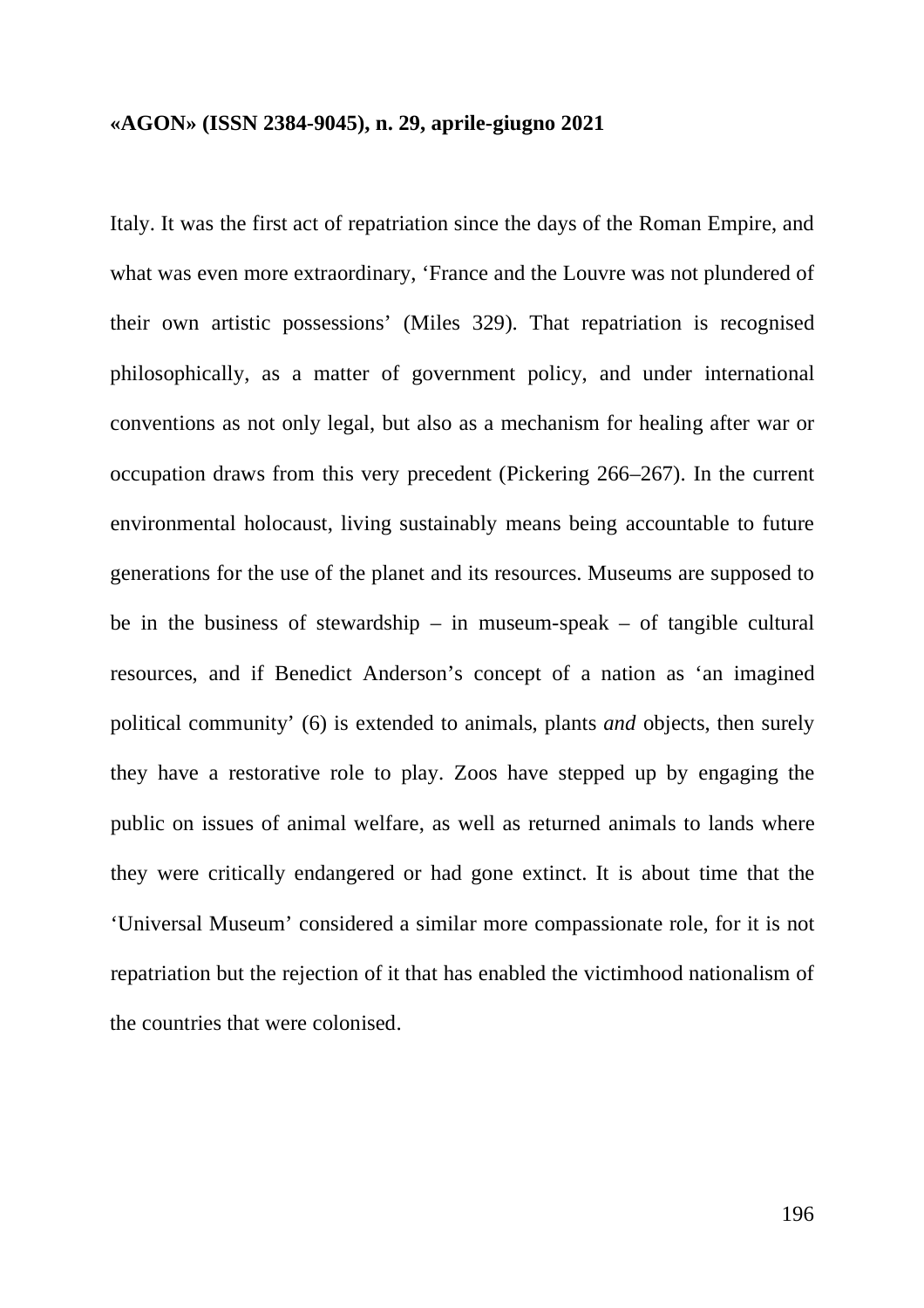I would now like to answer two main arguments against repatriation, beginning with the one most frequently adopted which represents repatriation as an existential threat to the encyclopaedic museum as an institution. Simply put, acceding to repatriation for such an institution is tantamount to it agreeing to its own dissolution. That there are museologists who are even worried about this is indicative of the huge number of objects under their stewardship that have a questionable provenance. However, repatriation has been requested for only a tiny fraction of the collections held by these museums. Granting them would lead to more applications, but only over the short to medium term as the most significant items are returned and relations between countries and peoples improve. It is inconceivable that every artefact that could be repatriated would be, or for that matter, even be asked for, and items that are returned could be replaced with reproductions. Museologists wedded to authenticity would do well to understand that the museum-going public are 'highly tolerant of the use of copies' as 'the success of exhibitions that are based on reproductions instead of originals  $\ldots$  indicates' (Schwan 217).<sup>2</sup> With respect to experts who need to

 $2$  Authenticity is a major concern for the child visitor. As the public interest in fake historical objects – such as *Difference Engine No. 2* constructed for the London Science Museum in 1991 to mark the  $200<sup>th</sup>$  anniversary of Charles Babbage's birth, or the steampunk sculpture of *The Time Machine* that was unveiled at San Diego Comic-Con 2001 one year before the release of Warner Bros and DreamWorks' film adaptation of H. G. Wells' novel – suggests, the adult visitor is more concerned with narrative than with authenticity. (Please let me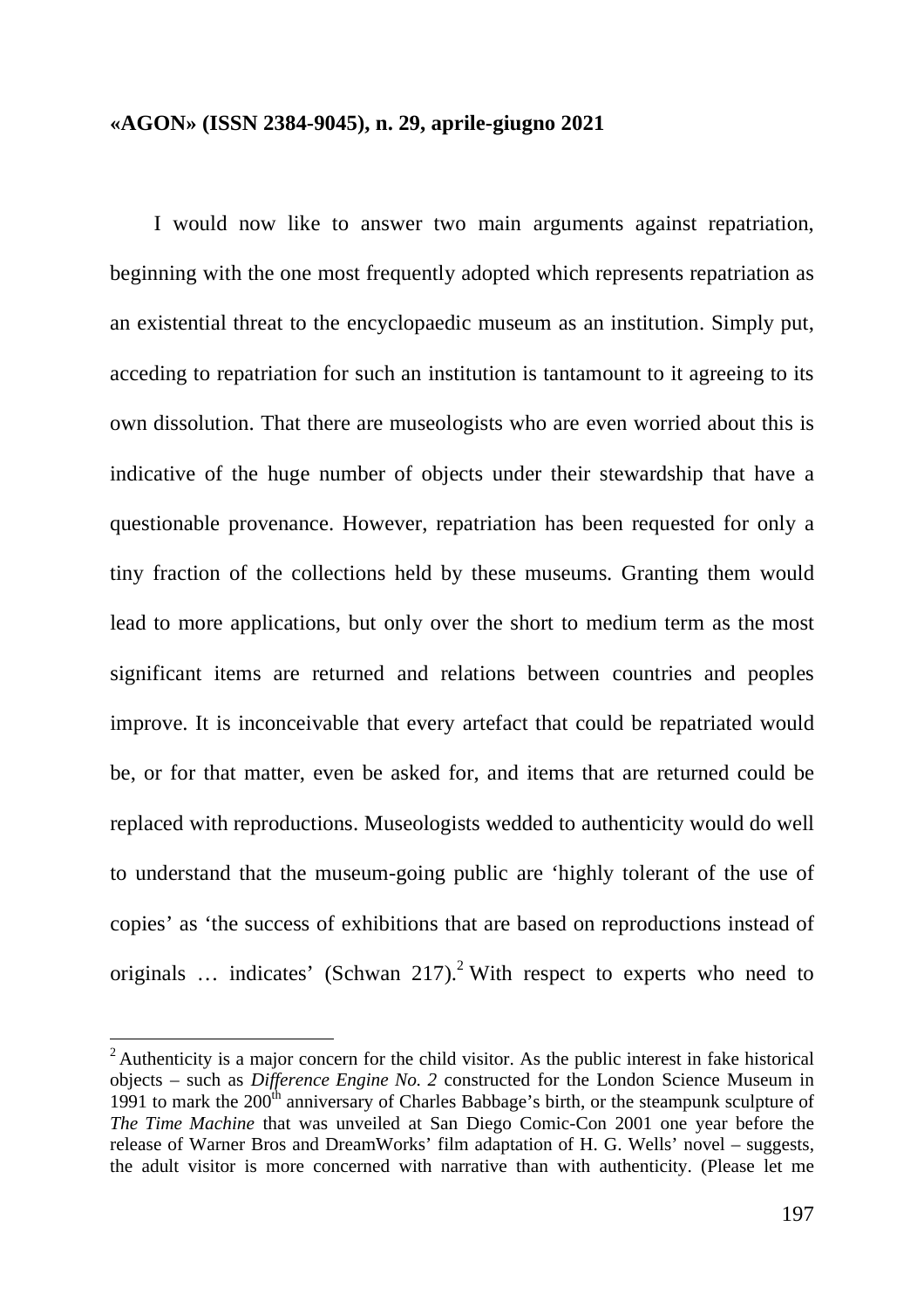access the original, the fact that they have to travel to it and work with counterparts in an ex-colony is a plus surely in terms of the necessity for international cooperation. <sup>3</sup> Indeed, seeing no pressing reasons to hang on to the originals, the Romantics – the early museum-goer and museologist alike – could value the copy as much as the original (St. Clair 264–247): with respect to the Parthenon marbles, for example, the prices the British Museum was charging for plaster casts were almost as high as the market value of the originals (St. Clair 268).

The second argument against repatriation is that it should not be resorted to as a means of making amends for colonisation. According to Jenkins, as 'pressure for restitution … was more likely to come from the perceived perpetrators' (282), it is a manifestation of a navel-gazing 'politics of regret' originating in the 1980s solving nothing: 'Throughout history, harm has been done; but it cannot be 'repaired', only studied and understood. The obsession with museums and their 'loot' can mean that we avoid engaging with the deeper

1

acknowledge here the JSPS Grant-in-Aid for Scientific Research (20K00457) I am receiving for work on steampunk.)

<sup>&</sup>lt;sup>3</sup> It is Seng Ong who first suggested to me the idea that decolonisation is a process for the excoloniser as well as for the ex-colonised.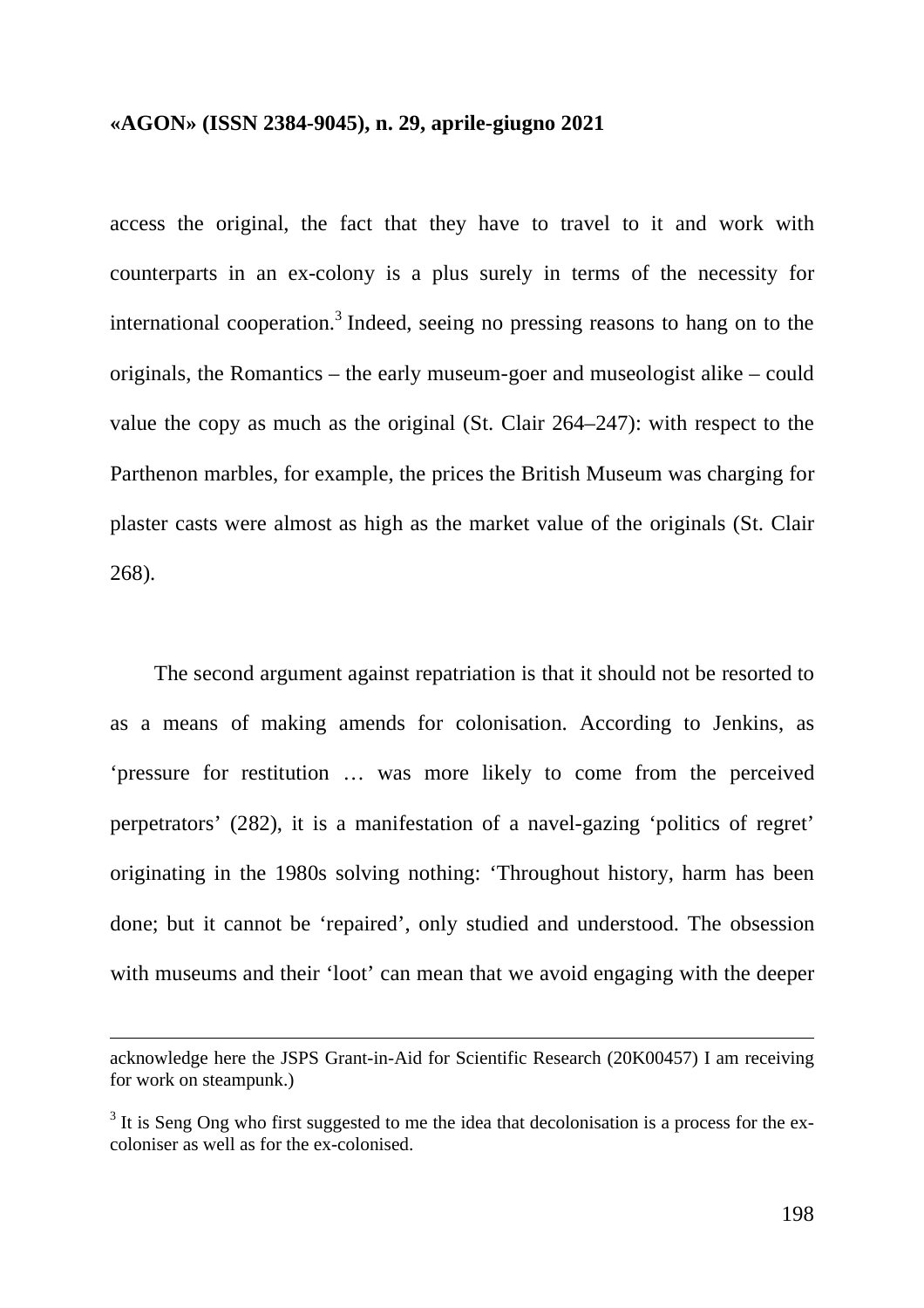forces that brought about war, colonisation, and imperialism' (Jenkins 289). Not that she would acquiesce to such a request even if it originated from 'the victim' because 'the process relies on supplication, [and in] asking the historical victor for a handout or a statement of recognition, power relations are … reinforced' (285). Moreover, 'the victim' might be a 'perpetrator' too: 'The ancient Athenians were not angels, but warriors. The Parthenon was a display of power and it was built by slaves[.] We consider slavery wrong now, so should we also be making amends for these actions?' (287–288). I have already shown that repatriation as an idea is at least as old as that of the universal museum, and traced a very different political pedigree of international reconciliation, social and environmental regeneration. And while peoples who were formerly colonised do have egregious histories, shouldn't the more recent injustices and inequalities engendered by the ex-coloniser be addressed first? How can the people of Greece and other ex-colonies even begin to treat the injustices they inflicted on others more distant in historical time when they don't have – or, at least, aren't fully in possession of – the items in question in the first place? But in asking this question, I am perhaps according this anti-repatriation line of argument of Jenkins' a tad too much respect.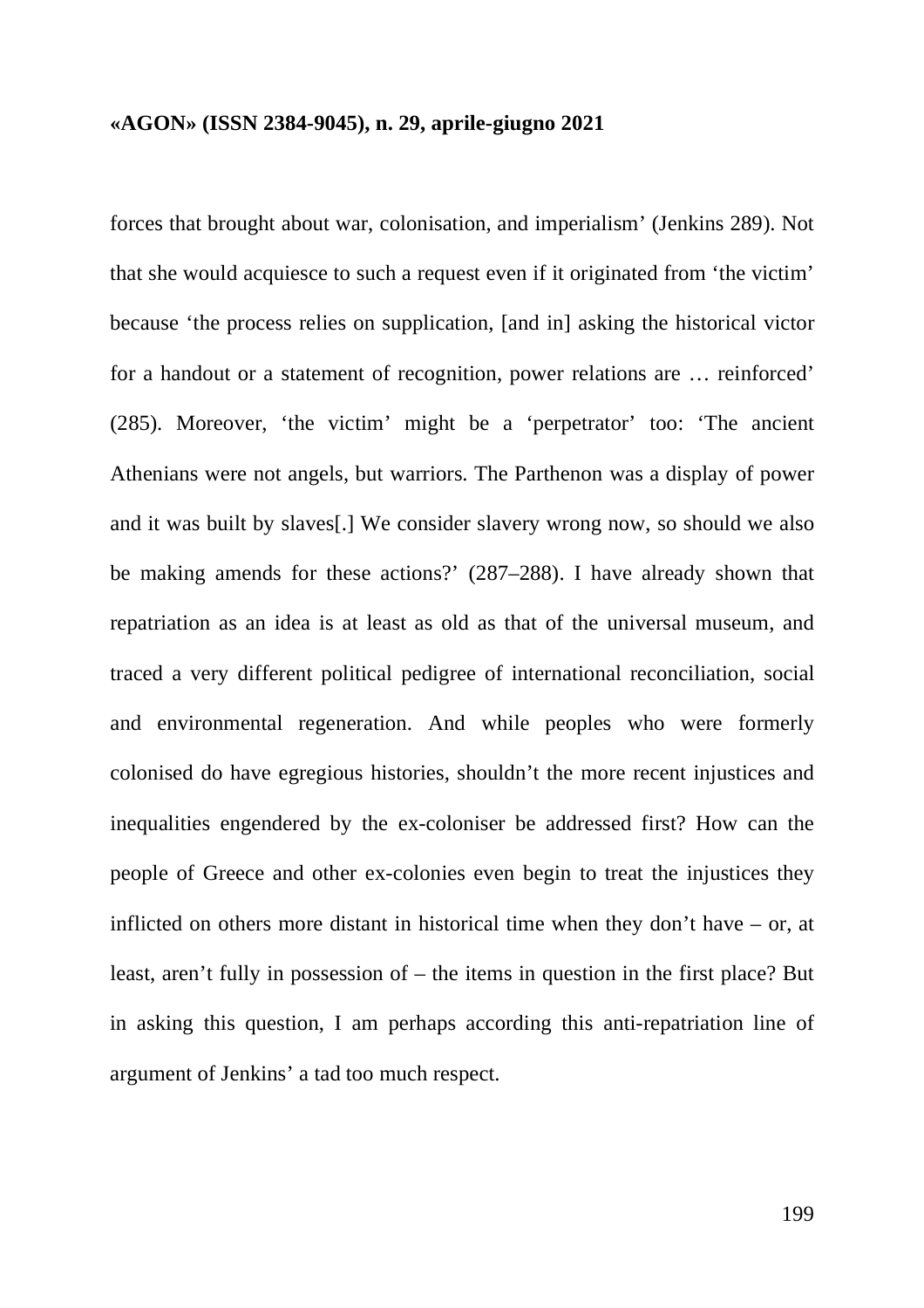## **WORKS CITED**

Alatas, Syed Hussein. *The Myth of the Lazy Native: A Study of the image of the Malays, Filipinos and Javanese from the 16th to the 20th Century and its function in the Ideology of Capitalism*. 1977. London: Routledge, 2010.

Anderson, Benedict. *Imagined Communities*. 2<sup>nd</sup> ed. London: Verso, 1991.

Begbie, Peter James. *The Malayan Peninsula Embracing the History, Manners and Customs of the Inhabitants, Politics, Natural History &c. from its Earliest Records*. Madras: printed by Vepery Mission Press, 1834.

Besterman, Tristram. 'Cultural Equity in the Sustainable Museum'. *The Routledge Companion to Museum Ethics: Redefining Ethics for the Twenty-First Century Museum*. Ed. Janet Marstine. London: Routledge, 2011.

Byron, George Gordon. *The Curse of Minerva*. London: T. Davison, 1812.

Byron, George Gordon. *The Works of Lord Byron including his Suppressed Poems*. Paris: Galignani, 1827.

Cunningham, Joseph Davy. 'Extract of a letter from Capt. J. D. Cunningham, Political Agent, Bhopál'. *Journal of the Asiatic Society of Bengal* 17.1 (1848): 154–158.

Howarth, Alan. 'The Elgin marbles should stay'. *The Guardian*. 5 February 2002.

Hunt, Leigh. 'A Visit to the Zoological Gardens'. *The New Monthly Magazine and Literary Journal* 47 (1836): 479–491.

Jenkins, Tiffany. *Keeping their Marbles: How the Treasures of the Past Ended Up in Museums … and Why They Should Stay There*. 2016. Oxford: Oxford UP, 2018.

Joraimi, Faris. 'Finding Merdeka in a World of Statues: Singapore's Colonial Pageant Remade and Unmade'. *Raffles Renounced: Towards a Merdeka History*. Ed. Alfian Sa'at, Faris Joraimi and Siew Min Sai. Singapore: Ethos Books, 2021.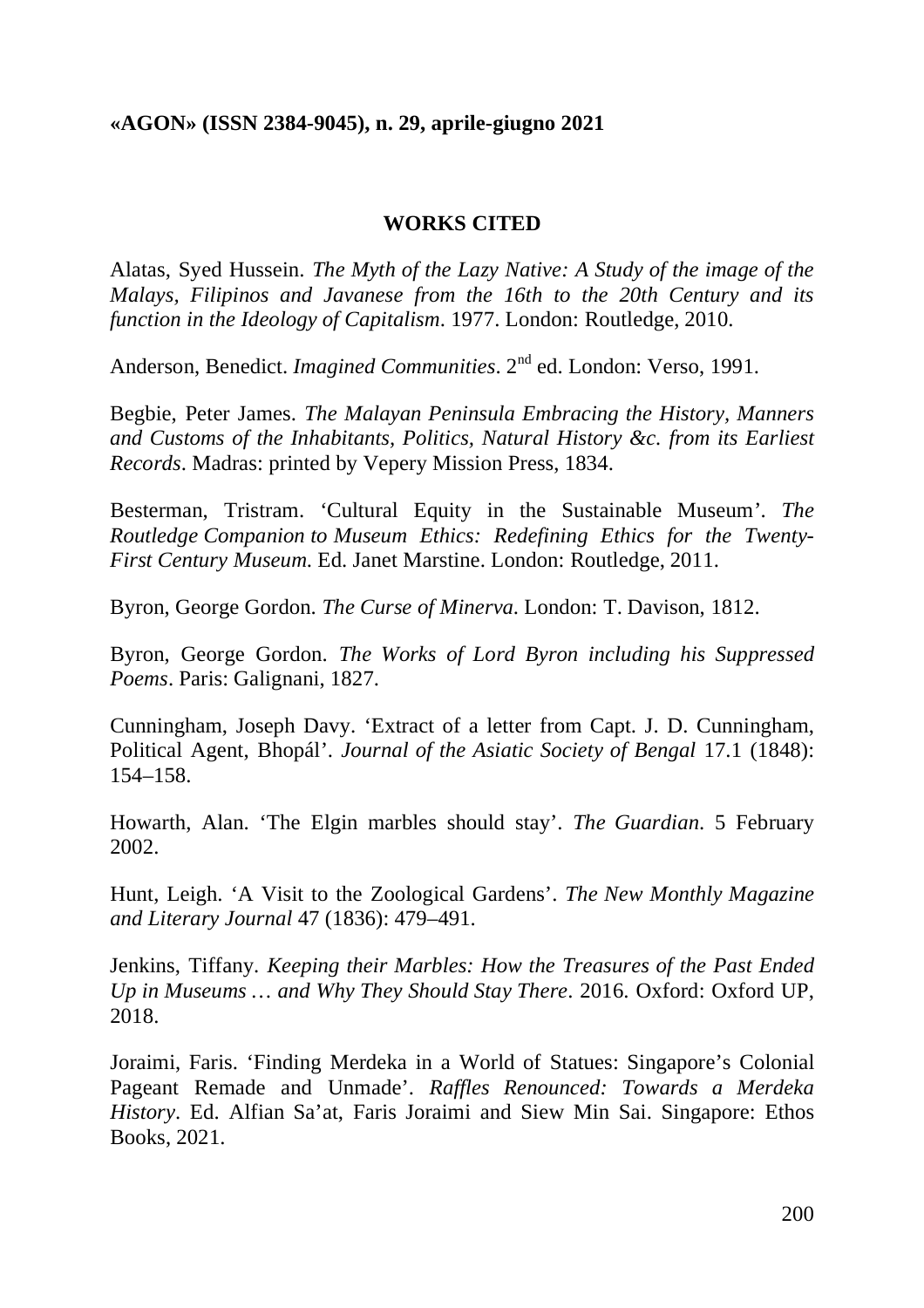Kwa, Chong Guan, Derek Heng, Peter Borschberg and Tai Yong Tan. *Seven Hundred Years: A History of Singapore*. Singapore: National Library Board, 2019.

Laidlay, John Watson. 'Note on the Inscriptions from Singapur and Province Wellesley, forwarded by the Hon. Col. Butterworth, C. B. and Col. J. Low'. *Journal of the Asiatic Society of Bengal* 17.2 (1848): 66–72.

Lim, Wei Chean. 'Singapore's Treasures'. *The Straits Times*. 31 January 2006.

Low, James. 'An Account of Several Inscriptions found in Province Wellesley on the Peninsula of Malacca'. *Journal of the Asiatic Society of Bengal* 17.2 (1848): 62–66.

McFarland, Thomas. *Romanticism and the Forms of Ruin*. Princeton: Princeton UP, 1981.

Miksic, John N. *Singapore and the Silk Road of the Sea 1300–1800*. Singapore: NUS Press, 2013.

Miles, Margaret M. *Art as Plunder: The Ancient Origins of Debate about Cultural Property*. Cambridge: Cambridge University Press, 2008.

Miller, Ian Jared. *The Nature of Beasts: Empire and Exhibition at the Tokyo Imperial Zoo*. Berkeley: University of California Press, 2013.

Milnes, Richard Monckton, ed. *Life, Letters, and Literary Remains, of John Keats*. Vol. 1. London: Edward Moxon, 1848.

Mohamad, Siti Hazirah. *"… We talk like normal people": Contesting Representations of Malay Youth Delinquency in Singapore*. 2014. National University of Singapore: MA thesis, https://scholarbank.nus.edu.sg/handle/10635/107368.

Moor, J. H. *Notices of the Indian Archipelago, and Adjacent Countries; Being a Collection of Papers relating to Borneo, Celebes, Bali, Java, Sumatra, Nias, the Philippine Islands, Sulus, Siam, Cochin China, Malayan Peninsula, &c*. Singapore: printed for the author, 1837.